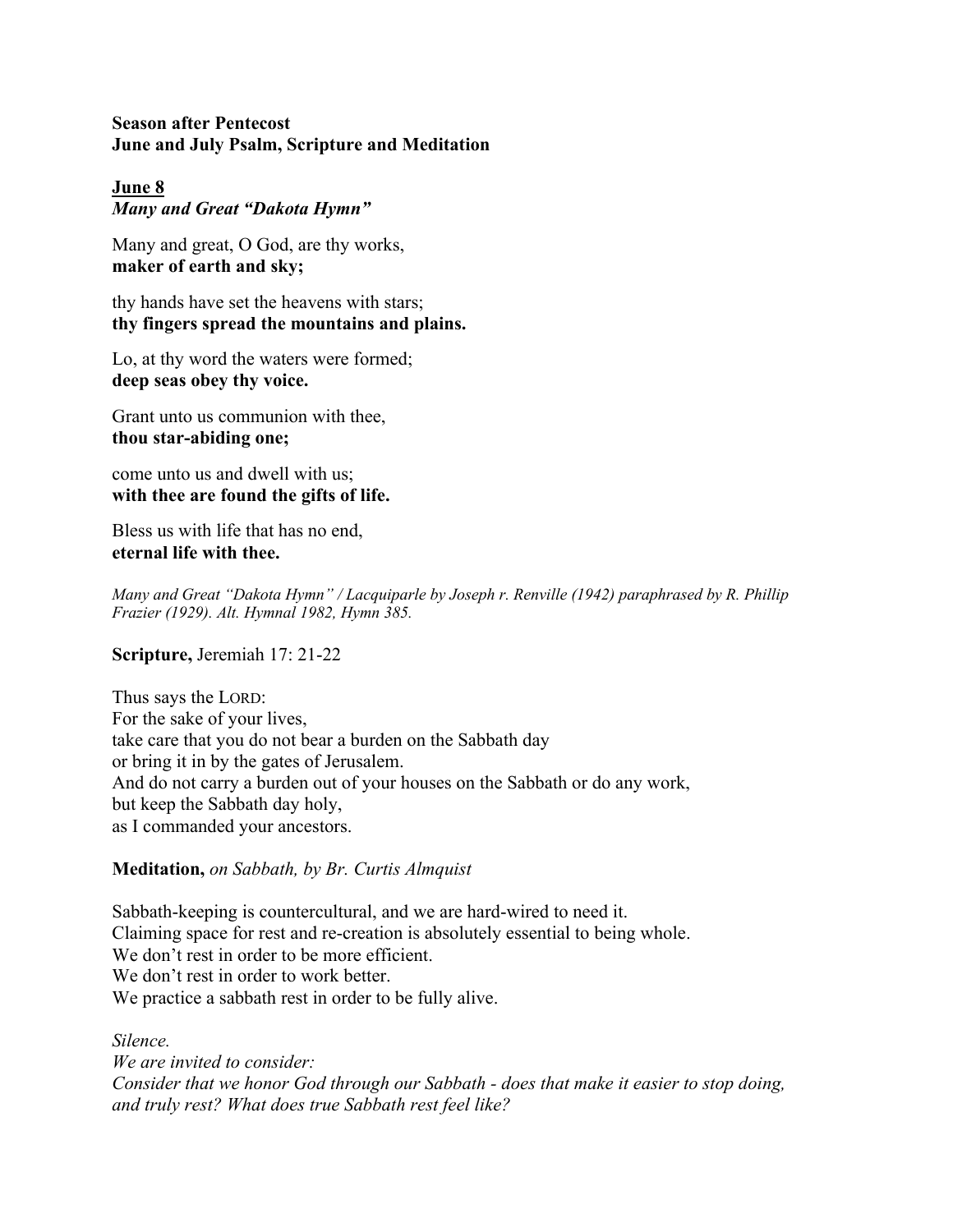## **June 15**

# *Benedicite Omnia Opera, by Janet Morley*

All you works of God, bless your creator; **praise her and glorify her for ever.**

Let the wide earth bless the creator; let the arching heavens bless the creator; let the whole body of God bless the creator; **praise her and glorify her for ever.**

You returning daylight, bless your creator; twilight and shadows, bless your creator; embracing darkness, bless your creator; **praise her and glorify her for ever.**

Let all who live and grow and breathe bless our creator, **praise her and glorify her for ever.**

**Scripture,** John 13:34-35

I give you a new commandment, that you love one another. Just as I have loved you, you also should love one another. By this everyone will know that you are my disciples, if you have love for one another*.* 

# **Meditation** *by Henri Nouwen*

Isn't that what friendship is all about: giving to each other the gift of our beloved-ness?

*Silence We are invited to consider: Where do we need to offer and receive the gift of our beloved-ness? How can we treat the earth as beloved?* 

## **June 22**

**Psalm 8**

O Lord our governor, \* **how exalted is your name in all the world!**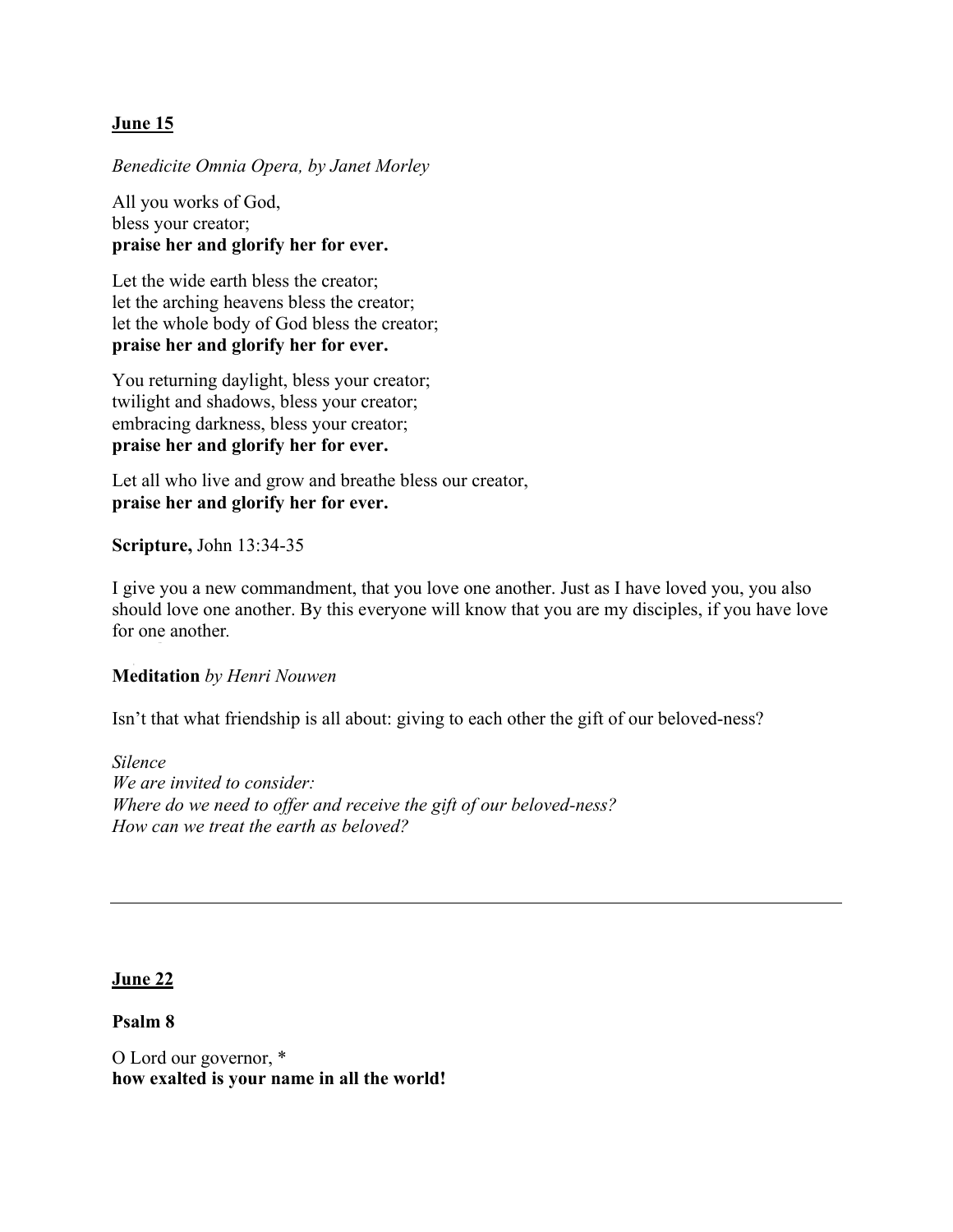Out of the mouths of infants and children \* **your majesty is praised above the heavens.**

You have set up a stronghold against your adversaries, \* **to quell the enemy and the avenger.**

When I consider your heavens, the work of your fingers,  $*$ **the moon and the stars you have set in their courses,**

What are mortals that you should be mindful of them? \* **Mere human beings that you should seek them out?**

You have made them but little lower than the angels; \* **you adorn them with glory and honor;**

You give them mastery over the works of your hands; \* **you put all things under their feet:**

All sheep and oxen, \* **even the wild beasts of the field,**

The birds of the air, the fish of the sea, \* **and whatsoever walks in the paths of the sea.**

O Lord our governor, \* **how exalted is your name in all the world!**

**Scripture,** Galatians 6:9-10

So let us not grow weary in doing what is right, for we will reap at harvest-time if we do not give up. So then, whenever we have an opportunity, let us work for the good of all, and especially for those of the family of faith.

### **Meditation** *by Wendell Berry*

Care ... rests upon genuine religion. Care allows creatures to escape our explanations into their actual presence and their essential mystery. In taking care of our fellow creatures, we acknowledge that they are not ours; we acknowledge that they belong to an order and harmony of which we ourselves are parts. To answer to the perpetual crisis of our presence in this abounding and dangerous world, we have only the perpetual obligation of care.

### *Silence.*

*We are invited to consider: At this hour, how is God calling us to care for creation?*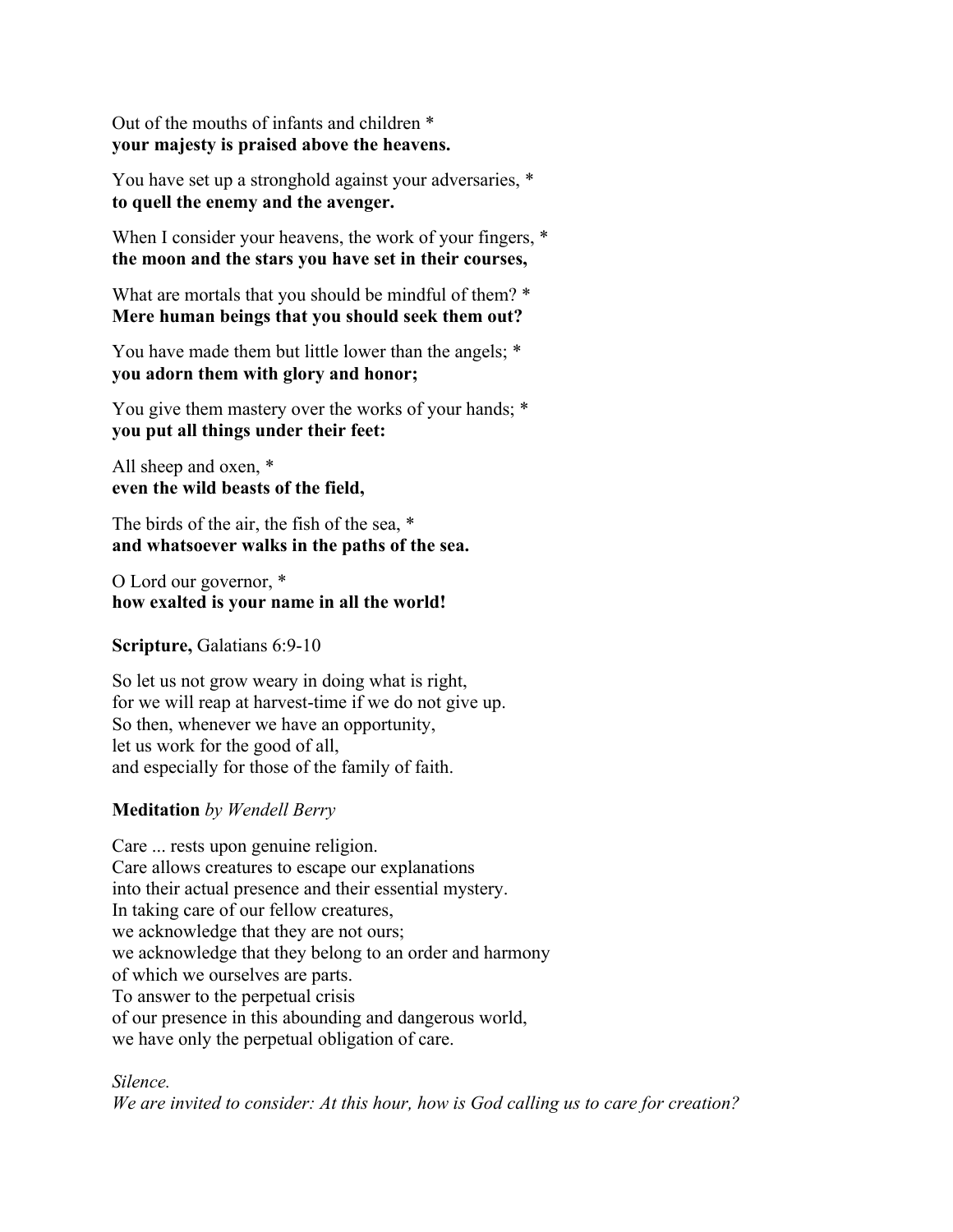### **June 29**

### **Psalm 4**

Answer me when I call, O God, defender of my cause; \* **you set me free when I am hard-pressed; have mercy on me and hear my prayer.**

"You mortals, how long will you dishonor my glory; \* **how long will you worship dumb idols and run after false gods?"**

Know that the Lord does wonders for the faithful; \* **when I call upon the Lord, he will hear me.**

Tremble, then, and do not sin; \* **speak to your heart in silence upon your bed.**

Offer the appointed sacrifices \* **and put your trust in the Lord.** Many are saying, "Oh, that we might see better times!" \* **Lift up the light of your countenance upon us, O Lord.**

You have put gladness in my heart, \* **more than when grain and wine and oil increase.**

I lie down in peace; at once I fall asleep; \* **for only you, Lord, make me dwell in safety.**

### **Scripture,** James 3:17-18

But the wisdom from above is first pure, then peaceable, gentle, willing to yield, full of mercy and good fruits, without a trace of partiality or hypocrisy. And a harvest of righteousness is sown in peace for those who make peace.

### **Meditation** *Proverbs 3:19-22 122*

Focus on Wisdom and do not be distracted. Watch the patterns of creation, and you will awaken to grace and tranquility.

*Silence. We are invited to consider: How will we remain focused, to receive wisdom from creation?*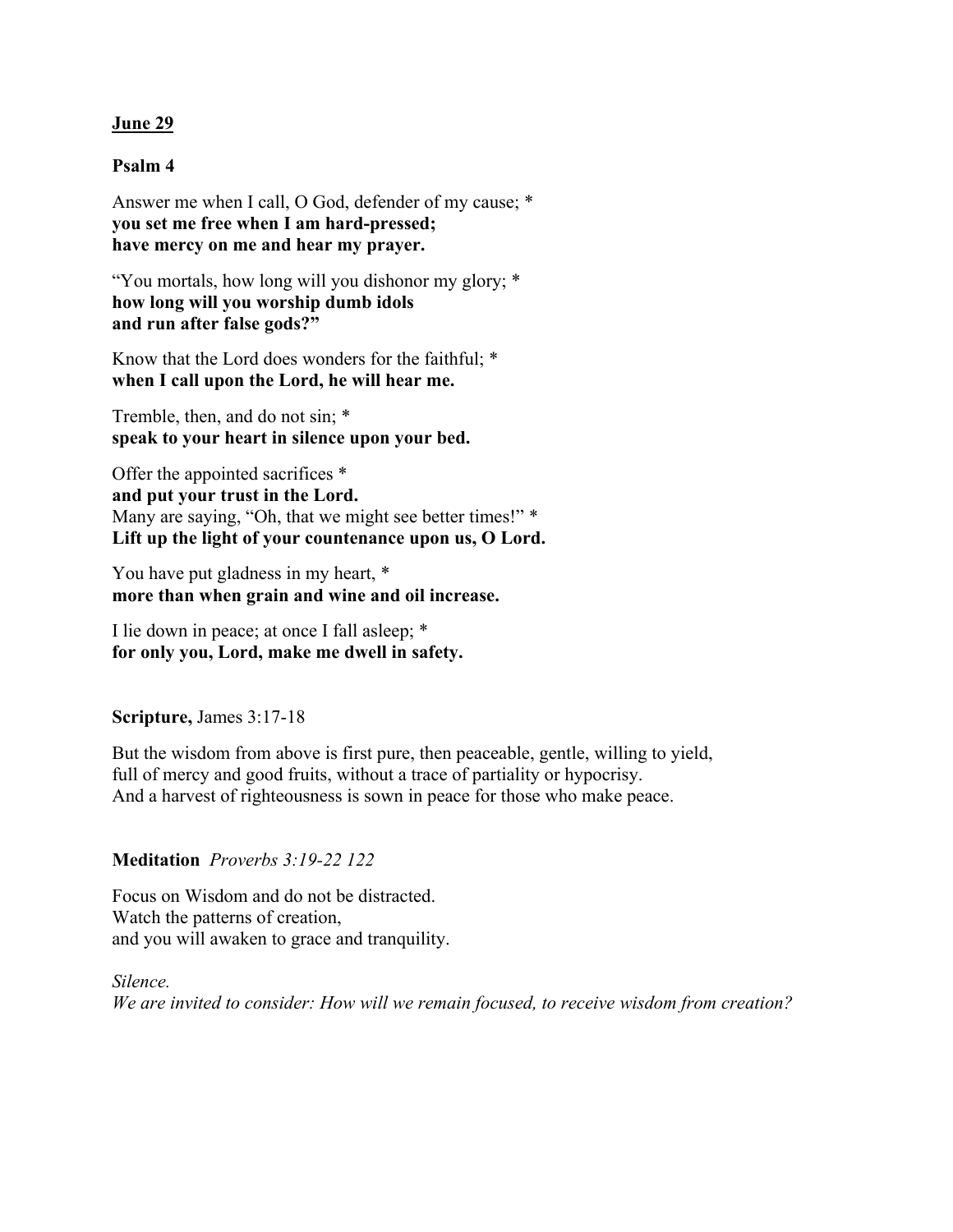### **July 6**

**Psalm 16.1, 5–11**

Protect me, O God, for I take refuge in you; \* **I have said to the Lord, "You are my Lord, my good above all other."**

O Lord, you are my portion and my cup; \* **it is you who uphold my lot.**

My boundaries enclose a pleasant land; \* **indeed, I have a goodly heritage.**

I will bless the Lord who gives me counsel; \* **my heart teaches me, night after night.**

I have set the Lord always before me; \* **because he is at my right hand I shall not fall.**

My heart, therefore, is glad, and my spirit rejoices; \* **my body also shall rest in hope.**

For you will not abandon me to the grave, \* **nor let your holy one see the Pit.**

You will show me the path of life; \* **in your presence there is fullness of joy, and in your right hand are pleasures for evermore.**

**Scripture,** Jeremiah 17:7-8

Blessed are those who trust in the Lord, whose trust is the Lord. They shall be like a tree planted by water, sending out its roots by the stream. It shall not fear when heat comes, and its leaves shall stay green; in the year of drought, it is not anxious, and it does not cease to bear fruit.

# **Meditation** *by Mechthild of Magdeburg (13th century)*

Fish cannot drown in water, birds cannot sink in air, gold cannot perish in the refiner's fire. This has God given to all creatures: to foster and seek their own nature.

*Silence.*

*We are invited to consider: What has God given us today to help us be more fully ourselves?*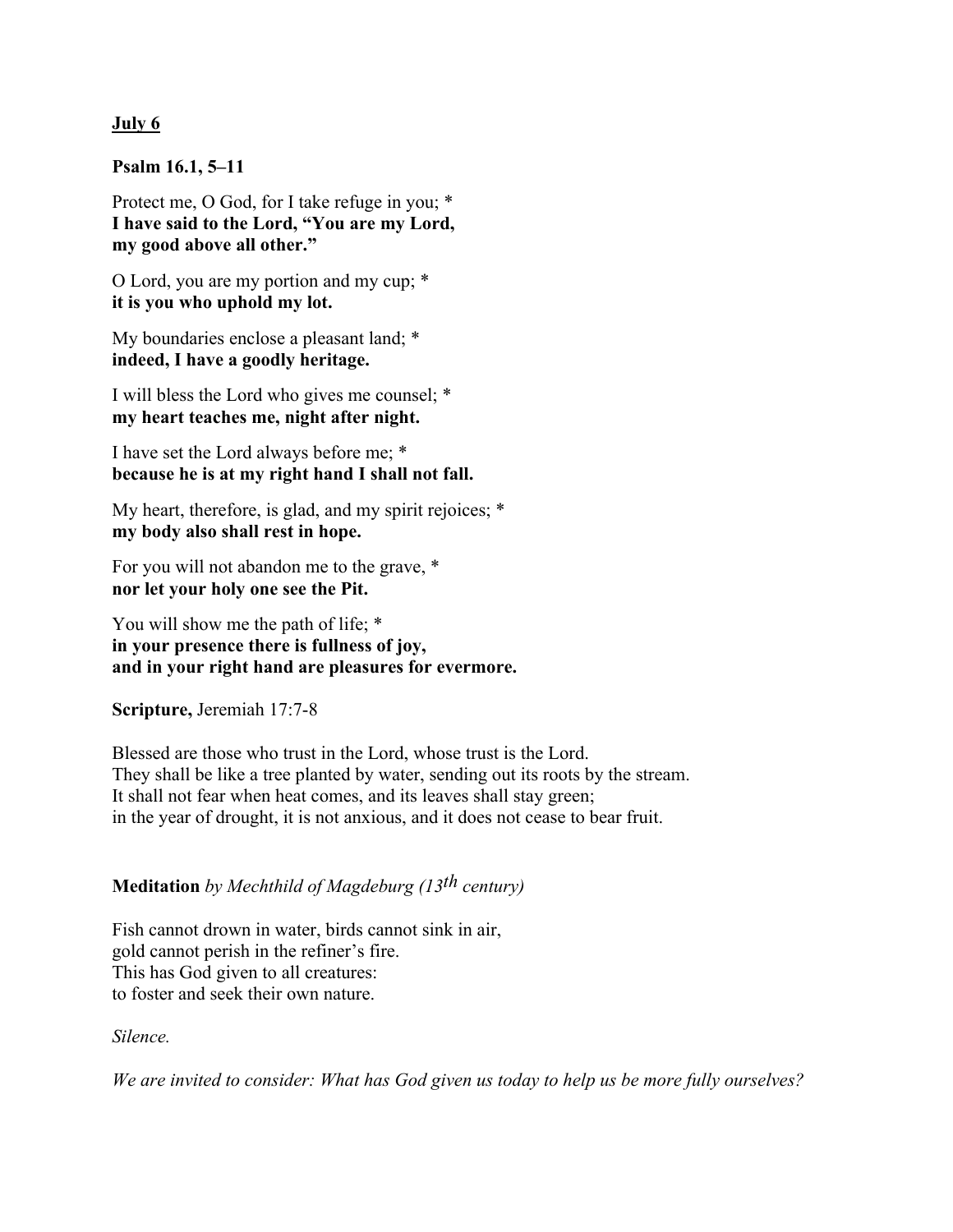### **July 13**

### **Psalm 23**

The Lord is my shepherd; \* **I shall not be in want.**

He makes me lie down in green pastures \* **and leads me beside still waters.**

He revives my soul \* **and guides me along right pathways for his name's sake.**

Though I walk through the valley of the shadow of death, I shall fear no evil; \* **for you are with me; your rod and your staff, they comfort me.**

You spread a table before me in the presence of those who trouble me; \* **you have anointed my head with oil, and my cup is running over**.

Surely your goodness and mercy shall follow me all the days of my life, \* **and I will dwell in the house of the Lord for ever.**

### **Scripture,** *Wisdom of Solomon 6:15-16*

Resting your thoughts on Her [Wisdom] — this is perfect understanding. Staying mindful of Her — this is perfect calm. She embraces those who are ready for Her, revealing Herself in the midst of their travels, meeting them in every thought.

### **Meditation** *by Elizabeth Drescher*

in the new light of each day's questions,

I am never prepared. Today, again, I have nothing to offer but a handful of old prayers, worn down by the relentless abrasion of doubt, and a fragment of dream that plays on in my head only half remembered. Still, the doves coo and circle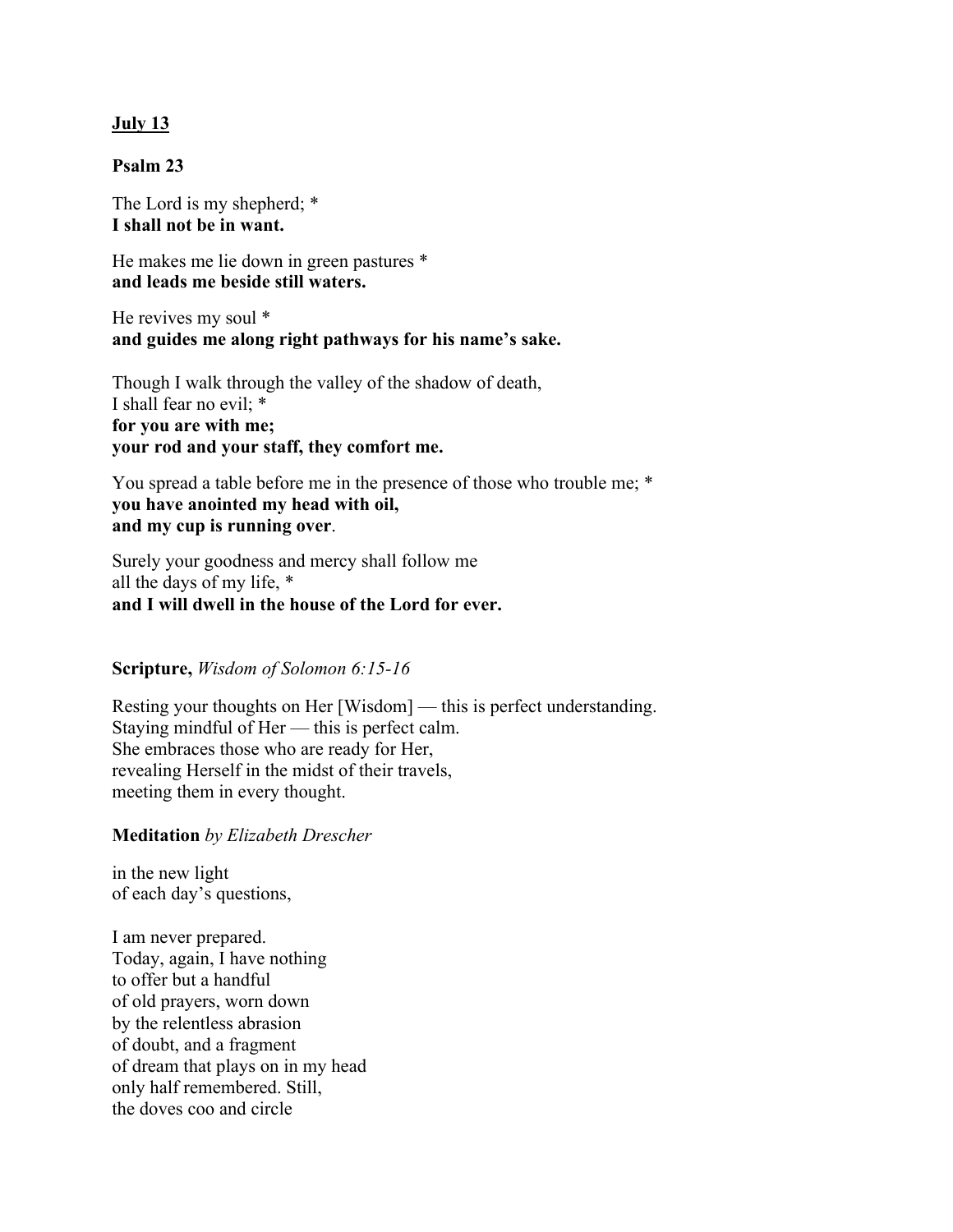through the pines as they do when I pass each morning. Their sorrow is so nearly human, it rings sweet with regret. By dusk, the trees will bow down, and I, too, will make my appeal, will find again your mercy, your solace.

*Silence. We are invited to consider: How will we embrace Wisdom's love this evening?* 

### **July 20**

### **Psalm 42.1–7, 10**

As the deer longs for the water-brooks, \* **so longs my soul for you, O God.**

My soul is athirst for God, athirst for the living God; \* **when shall I come to appear before the presence of God?**

My tears have been my food day and night, \* **while all day long they say to me, "Where now is your God!"**

I pour out my soul when I think on these things: \* **how I went with the multitude and led them into the house of God,**

With the voice of praise and thanksgiving,  $*$ **among those who keep holy-day.**

Why are you so full of heaviness, O my soul? \* **and why are you so disquieted within me?**

Put your trust in God; \* **for I will yet give thanks to him, who is the help of my countenance, and my God.**

The Lord grants his loving-kindness in the daytime; \* **in the night season his song is with me, a prayer to the God of my life.**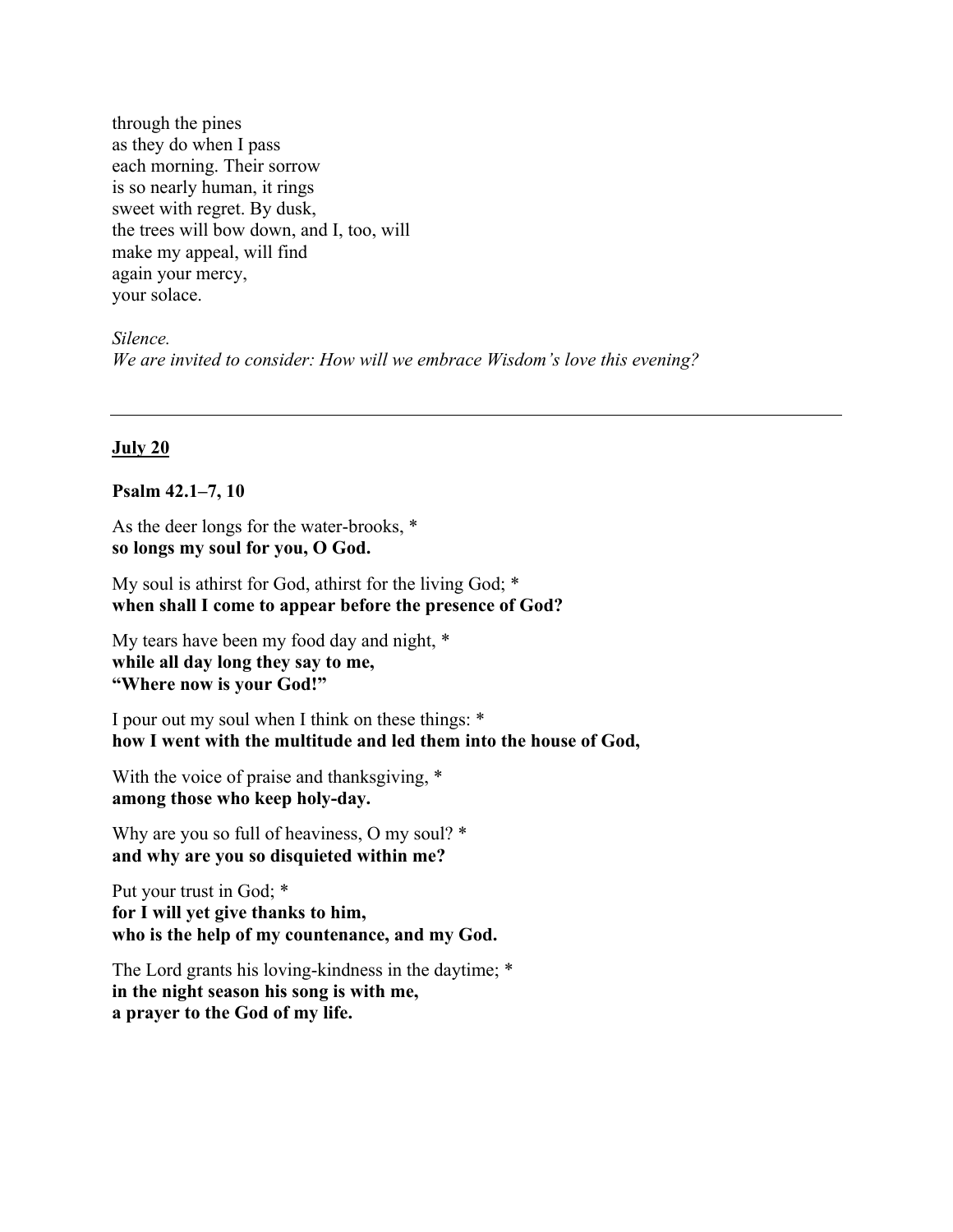### **Scripture,** Psalm 46:11 (BCP)

Be still, then, and know that I am God; I will be exalted among the nations; I will be exalted in the earth.

### **Meditation** *(a prayer)*

Hidden God, ever present to me, may I now be present to you, attentive to your every word, attuned to your inspirations, alert to your touch. Empty me that I may be filled with you alone. Amen.

*Silence. We are invited to consider: How will I be still and trusting this night?* 

### **July 27**

### **Week 8; Psalm 31.1–5**

In you, O Lord, have I taken refuge; let me never be put to shame; \* **deliver me in your righteousness.**

Incline your ear to me; \* **make haste to deliver me.**

Be my strong rock, a castle to keep me safe, for you are my crag and my stronghold; \* **for the sake of your name, lead me and guide me.**

Take me out of the net that they have secretly set for me, \* **for you are my tower of strength.**

Into your hands I commend my spirit, \* **for you have redeemed me, O Lord, O God of truth.**